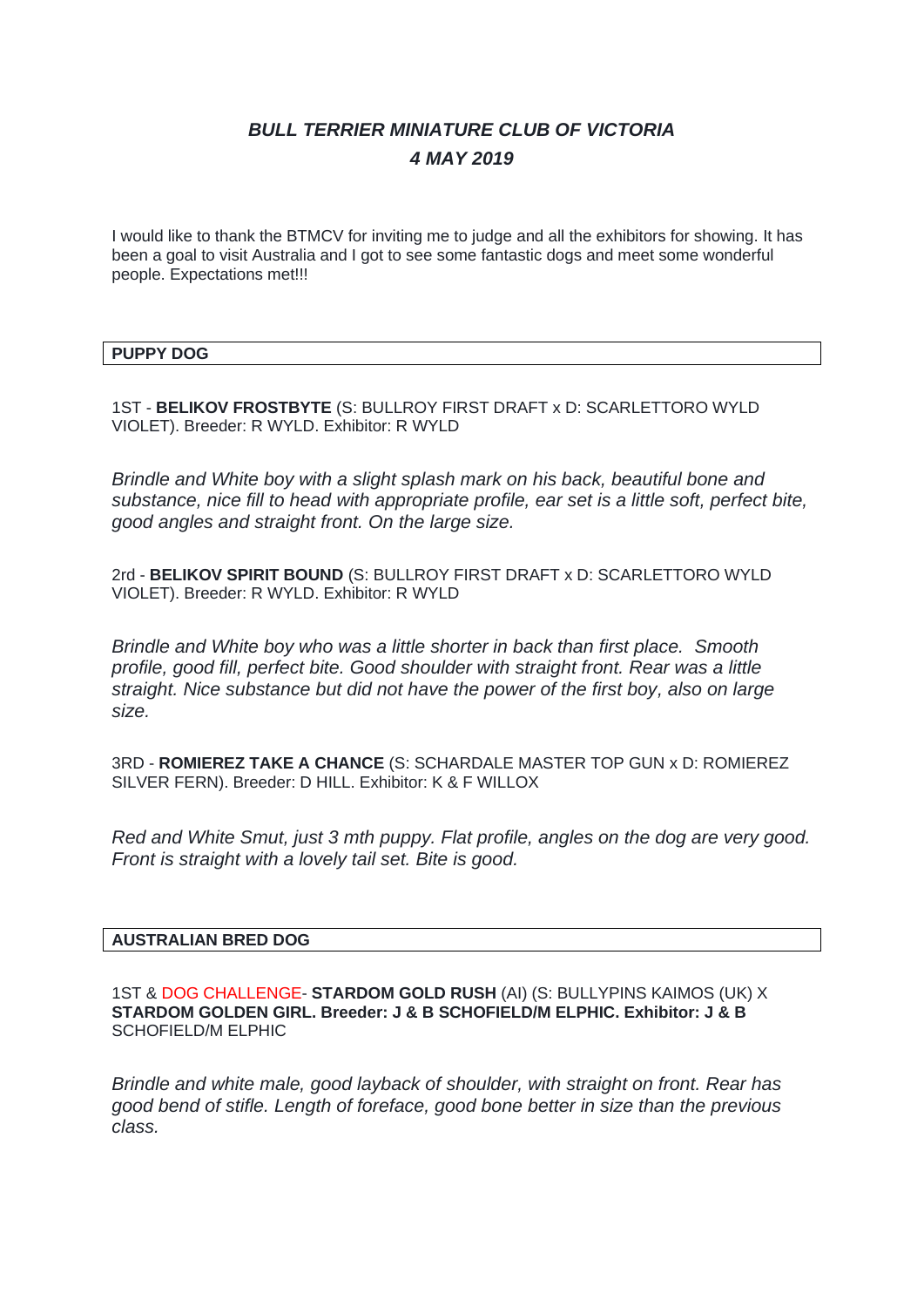## **OPEN DOG**

1ST & RES DOG CHALLENGE – **CH HULIA IM A TIGER** (S: BULLORD THINK BIG X CH HULIA GINGER CRUNCH). Breeder: V FRITH. Exhibitor: ALCANEEKA KENNELS

*Brindle and white male nicely marked, front is straight. Head has fill, with a long muzzle. Eye is a little kind eye, ears nicely set. Hock is short with agood bend of stifle. Loses his topline a little on the move, nice substantial dog who was slightly shorter upper arm, which is what made the difference for the challenge.* 

#### **BABY PUPPY BITCH**

1ST - **FOREVAPALS PERFECT STORM** (S: KAHMINS FIRE AND ICE x D: KAHMINS EVOCATIVE). Breeder: K HELLSTEN. Exhibitor: K HELLSTEN

*Black Brindle and White female in beautiful condition with a lovely shiny black coat, nice little package and as soon as she walked in the ring she stood out. Nice Shoulder is a little short in upper arm, front is straight, bend of stifle is good, beautiful tight cat feet. Good expression with fill, all the way down the long foreface. Held topline all the way around. For a young puppy moves well both ways.*

2nd - **SPEIREAD ABERDEENS FINEST** (AI) (S: CH VORTEX NIGHT SEEKER FROM BOROMIR x D: CH SPEIREAD ZILCH ZERO NADA). Breeder: T & D RUCH. Exhibitor: T & D RUCH

*Brindle and white female, rich colour, straight front, a little taller than the winner but pushed for first. Good bend of stifle, muzzle needs a little more fill which was the decider in the end. Very tidy little package.*

3rd - **BELIKOV RUBY CIRCLE** (S: BULLROY FIRST DRAFT x D: SCARLETTORO WYLD VIOLET). Breeder: R WYLD. Exhibitor: R WYLD

*Brindle and White female, good profile, ear set could be a little better. Little on the shy side. Good bend of stifle would prefer a little more length to upper arm. Front is straight, good bone, fill under the eye is good but could do with a little more to the end of the muzzle.*

### **JUNIOR BITCH**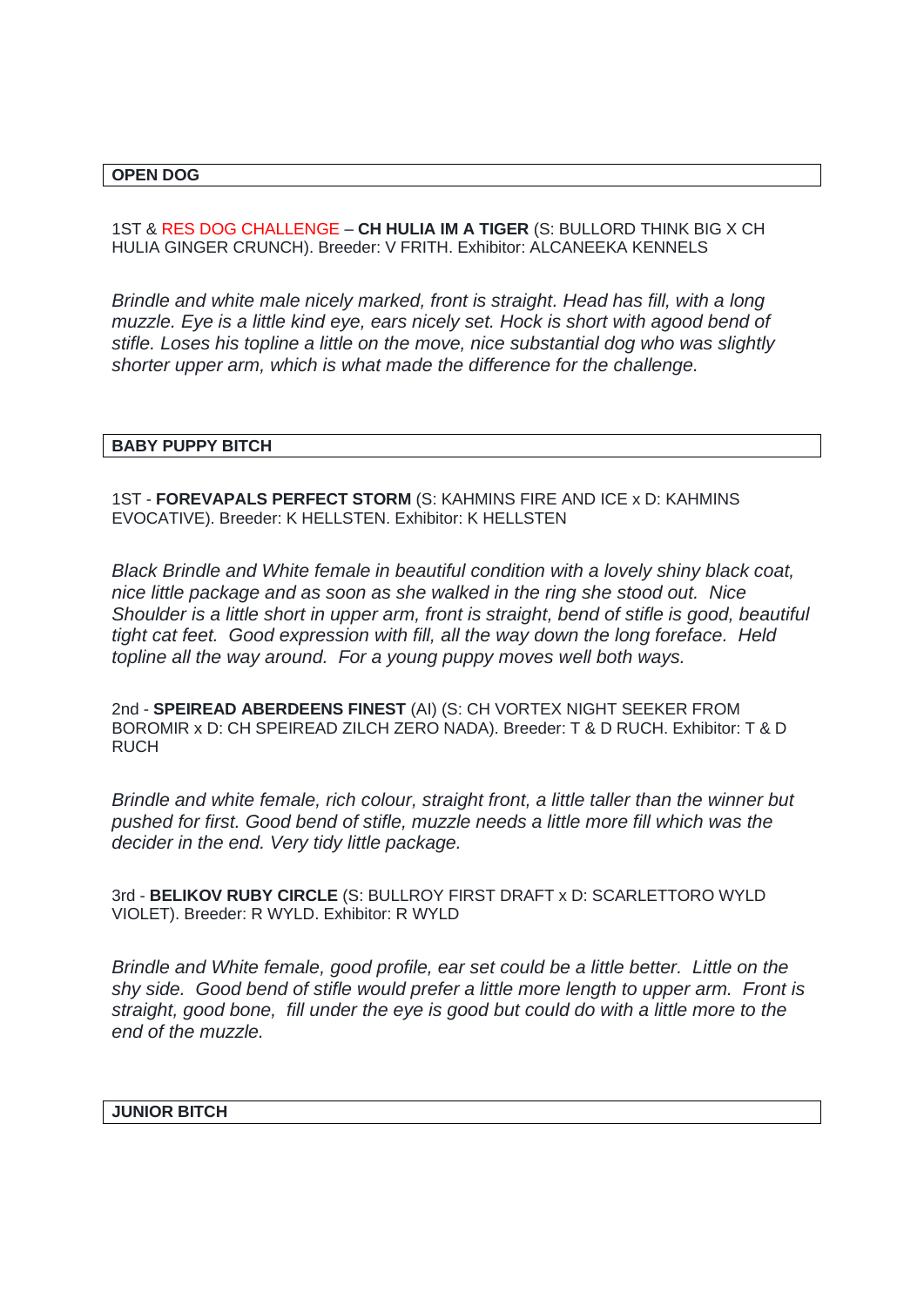1ST , BITCH CHALLENGE & BEST IN SHOW – **BULLROY KISSEE MEE** (S: HULIA GEORDI BOY x D: BULLROY WILD FRANKIE). Breeder: S & S HUMPHREY. Exhibitor: S & S HUMPHREY

*Exceptional white bitch who started out on the shy side. Good profile, with great angles at both ends of the bitch. Straight front with plenty of bone. Strong second thigh with a good bend of stifle. Well filled and length to the head with a decent eye and ear set. Bitch was uncomfortable on the table but came around once she was back on the ground. Held her beautiful topline and a nice mover both ways when she lifted her head. I would have taken this one home and why she won the Challenge.*

# **INTERMEDIATE BITCH**

1ST - **SPEIREAD TENNESSEE HONEY** (S: CH SPEIREAD TENNESSEE GOLD x D: SPEIREAD IGOTCA BLING). Breeder: T & D RUCH. Exhibitor: T & D RUCH

*White bitch with an absolutely piercing expression and good fill all the way down to the end of her muzzle. Straight front, good shoulder and bend of stifle, holds her topline on the way round, moves good both ways coming and going when she decides to participate with her handler.*

2ND - **CH SARILUDA FLASH DANCER** (S: CH BULLACTIVE TWO MOONS x D: CH A FLASH OF SUNSHINE). Breeder: K HELLSTEN. Exhibitor: K HELLSTEN

*Another beautiful bitch with an absolutely piercing expression, nice good front and good bend of stifle. Moved well going around, however just lost her topline very slightly on the move but good straight front. Needs a little more fill at the end of her muzzle.*

3RD - **BULLROY EIGHTY EIGHT CARRAT** (S: HULIA IM A TIGER x D: BULLROY WILD FRANKIE). Breeder: S & S HUMPHREY. Exhibitor: S & S HUMPHREY

*Red and white smut, terrific bitch who is a little short in upper arm and needs a touch more fill to the end of her muzzle. The rest is very nice with a good bend of stifle, short back and a correct topline. Good profile with a nice ear set. Lost to the other two only on the shorter upper arm.*

## **AUSTRALIAN BRED BITCH**

1ST - **STONESOUR PARTY TRICKS** (S: KAHMINS HARVEST MOON x D: URUBU MISS ELENA). Breeder: C KIDNER . Exhibitor: S BOVER